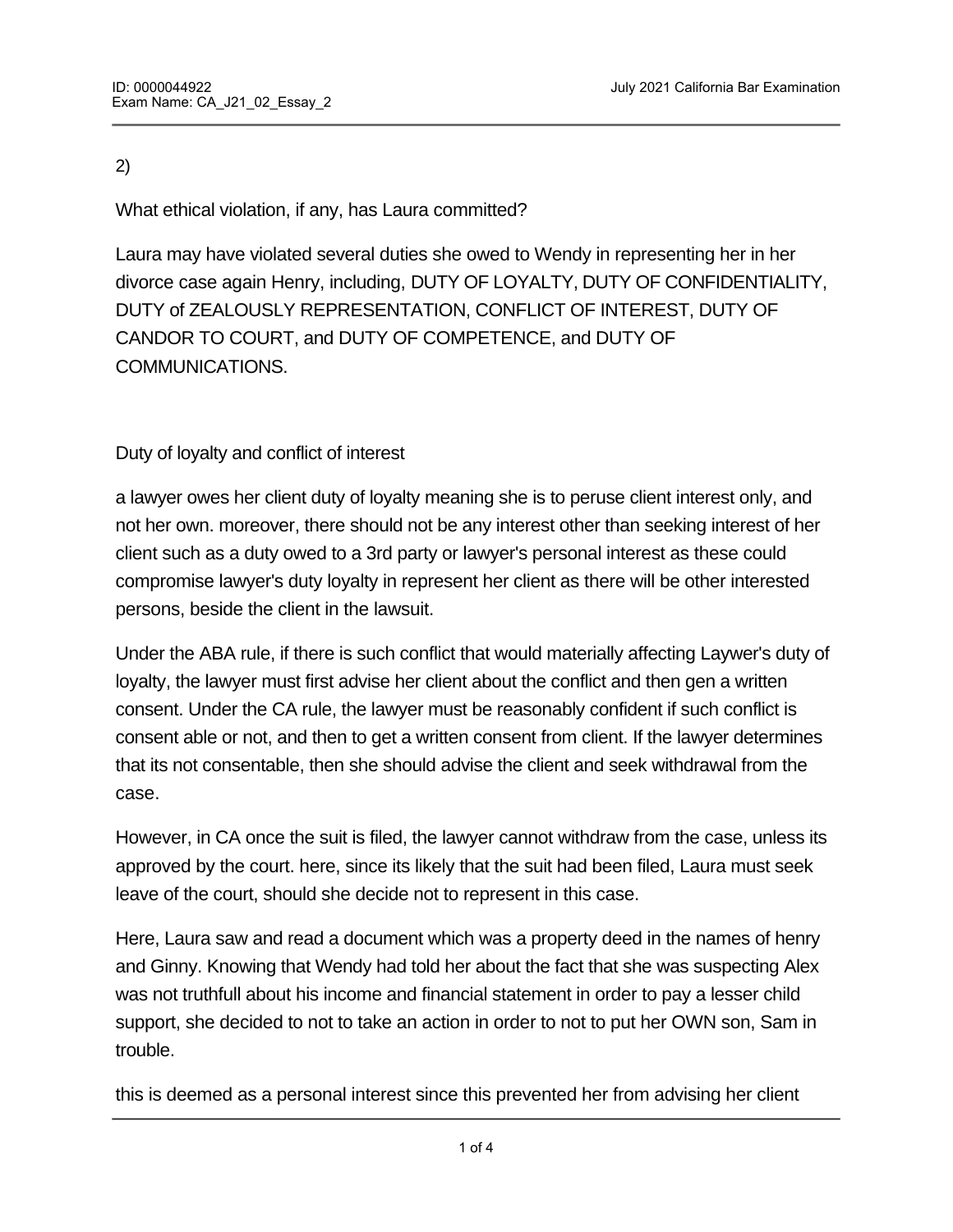about what she had discovered about Henry's financial situation which would have allowed Wendy to get a light child support, but she failed to do it, as she did not want to get her son into trouble.

Here, under the ABA rules, Laura should have advised Wendy about her Son and should have gotten a written consent, working for both her's and alexs, whom Alex represented Ginny ( Henry's girl friend ) on a matter unrelated to Henry's- Wendy's divorce case, however, she did none and thus breach her duty under ABA rules.

On the other hand, while Laura may argue that she was subjectively confident that it was not necessary to tell wendy about her son's being receptionist for both LAURA and Alex under CA, rules she also breached her duty since should not have used someone who was also working for Alex as like this case ( Sam ), lawyers could easily discover confidential documents related to their client's case. Moreover, we are told that they were also sharing a printer, this in itself could cause confidentiality issues as one attorney could unintentinally see documents that are otherwise confidential. Finally, no written consent was ever made, this Laura has also breached under CA rule her duty of loyalty.

# DUTY of ZEALOUSLY REPRESENTATION

A lawyer must zealously represent her client interest in the case to the best of her abilities and should always put her clients interest first. Here, Laura saw and read a document which was a property deed in the names of henry and Ginny. Knowing that Wendy had told her about the fact that she was suspecting Alex was not truthfull about his income and financial statement in order to pay a lesser child support, she decided to not to take an action in order to not to put her OWN son, Sam in trouble.

The court would likely deem as a personal interest since this prevented her from advising her client about what she had discovered about Henry's financial situation which would have allowed Wendy to get a light child support, but she failed to do it, as she did not want to get her son into trouble, and by doing so she failed to zealosuly represent her clients interest due to the fact that she never mentioned the property to Wendy or the court and ultimately used Henry's incorrect financial statement ( in order to save sam from trouble ) and thus she breached her duty of zealous representation.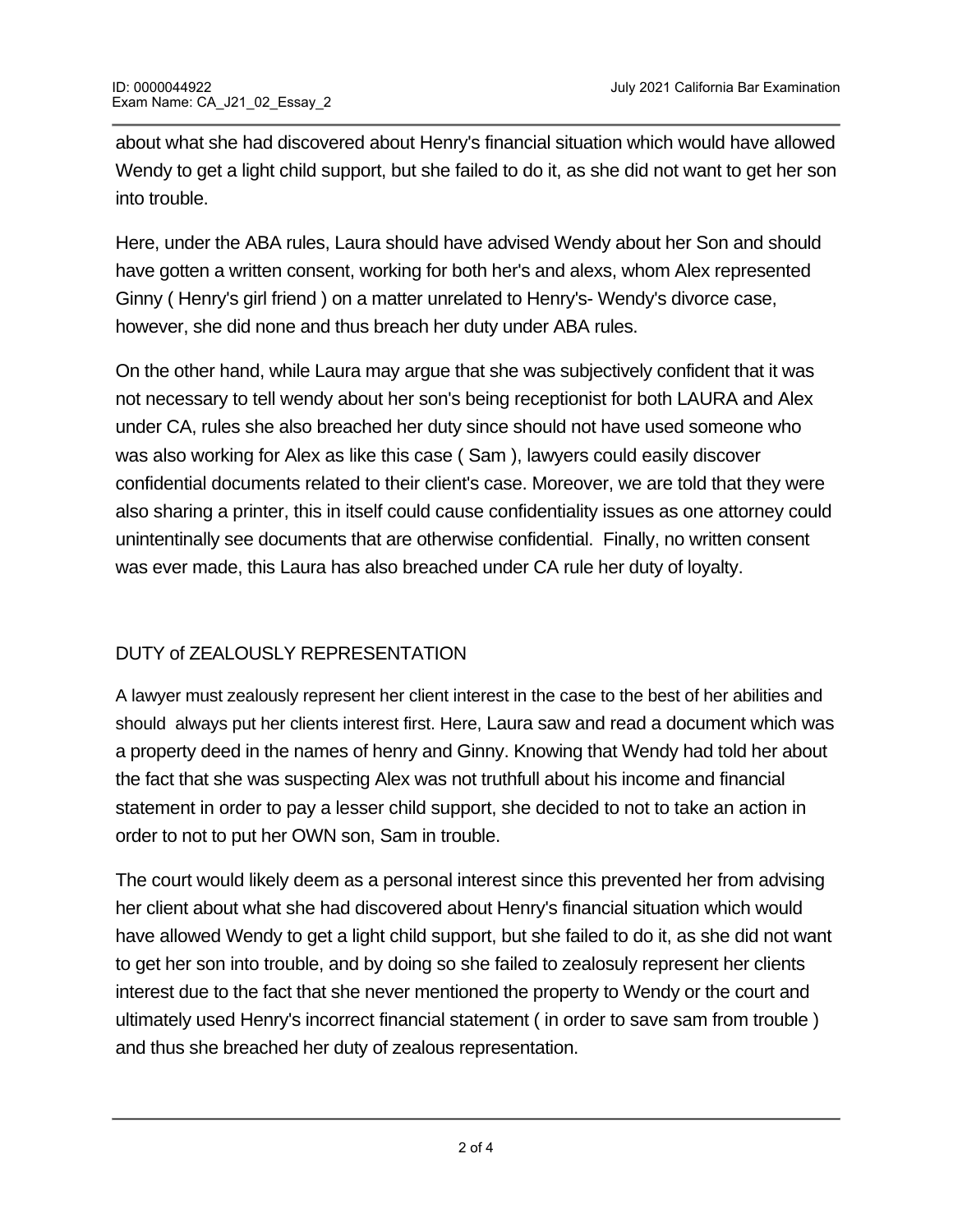#### Duty of competence

Under ABA rule, lawyer has breached her duty of competence if she does not have knowledge about a matter and does not know, or otherwise educate her self, or partiered with another knowledgeable attorney regarding the matter. Under CA, lawyer is only breached the duty of competence due to a reapeated or reckless violation of duty of competence.

here, as discussed about Alex and Laura should not have shared one secratary and a printer together becasue they could discover ( unintentinally ) info another other lawyer's client, which occoured in our case here.

Both Alex and Laura may have breached this duty by permitting sam working for both of them an using the same printer

Duty

Alex's Violation

DUTY OF CONFIDENTILITY

an attorney under ABA may releave confidental info in cases of fraud. Under CA may only releave to prevense dealth or serouse bodoly injury.

Here, Laura was permited to report to court becasue of the fraud. Nor in CA

Duty of candor to court

**END OF EXAMPLE 200** 

a lawyer must maintain public trust in court and legal system. Under ABA rule, lawyer has an ongoing obligations to report.

If Alex knew aobut this misrepresenation made by client ( hendy ) and did not advise the court he would have breached his duty of candor to court.

Question #2 Final Word Count = 976